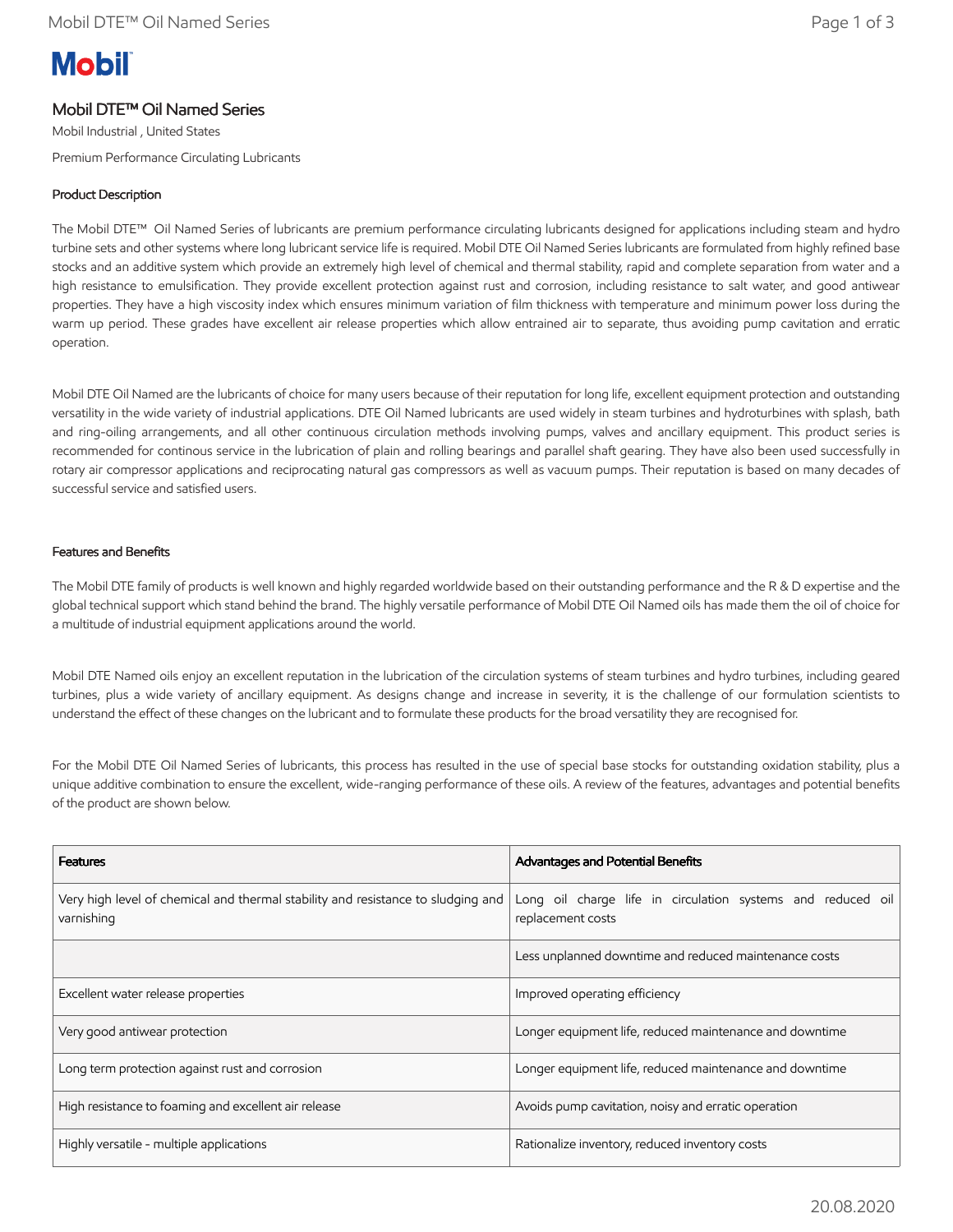## Applications

The Mobil DTE Oil Named Series of lubricants are premium performance circulating lubricants designed for applications where long lubricant service life is required. Specific applications include:

 • Land-based and marine steam turbine, hydro turbine and some gas turbine circulation systems, including pumps, valves and other ancillary equipment

- Continuous service in plain and roller bearings and parallel shaft gearing
- Turbines with oil supplied by splash, bath, ring oiling or other mechanical means
- Moderate severity hydraulic pumps
- Compressors and vacuum pumps handling air, natural gas, and inert gases, and with discharge temperatures not exceeding 150C

# Specifications and Approvals

| This product is recommended for use in applications   MOBIL<br>requiring: | DTE  <br><b>LIGHT</b> | <b>MOBIL</b><br>DTE<br><b>MEDIUM</b> | DTE<br><b>MOBIL</b><br><b>HEAVY</b><br><b>MEDIUM</b> | DTE<br><b>MOBIL</b><br><b>HEAVY</b> |
|---------------------------------------------------------------------------|-----------------------|--------------------------------------|------------------------------------------------------|-------------------------------------|
| <b>GE GEK 27070</b>                                                       | X                     |                                      |                                                      |                                     |
| <b>GE GEK 28143A</b>                                                      | X                     | ⋏                                    |                                                      |                                     |
| <b>GE GEK 46506D</b>                                                      | X                     |                                      |                                                      |                                     |

| This product meets or exceeds the requirements of: | MOBIL DTE LIGHT | MOBIL DTE MEDIUM | <b>MOBIL DTE HEAVY MEDIUM</b> | <b>MOBIL DTE HEAVY</b> |
|----------------------------------------------------|-----------------|------------------|-------------------------------|------------------------|
| DIN 51515-1:2010-02                                | ∧               |                  | ∧                             |                        |
| GE Power GEK120498                                 | ⋏               |                  |                               |                        |
| JIS K-2213 Type 2                                  | ∧               |                  | ∧                             |                        |

## Properties and Specifications

| <b>Property</b>                                        | <b>DTE</b><br><b>MOBIL</b><br><b>LIGHT</b> | <b>MOBIL</b><br><b>DTE</b><br><b>MEDIUM</b> | <b>HEAVY</b><br><b>MOBIL</b><br><b>DTE</b><br><b>MEDIUM</b> | <b>DTE</b><br><b>MOBIL</b><br><b>HEAVY</b> |
|--------------------------------------------------------|--------------------------------------------|---------------------------------------------|-------------------------------------------------------------|--------------------------------------------|
| Grade                                                  | <b>ISO 32</b>                              | <b>ISO 46</b>                               | <b>ISO 68</b>                                               | <b>ISO 100</b>                             |
| Air Release Time, 50 C, min, ASTM D3427                | 3                                          | 3                                           | $\overline{4}$                                              | 8                                          |
| Copper Strip Corrosion, 3 h, 100 C, Rating, ASTM D130  | 1B                                         | 1B                                          | 1B                                                          | 1B                                         |
| Density @ 15 C, kg/l, ASTM D4052                       | 0.850                                      | 0.860                                       | 0.860                                                       | 0.880                                      |
| Emulsion, Time to 3 mL Emulsion, 54 C, min, ASTM D1401 | 15                                         | 15                                          | 20                                                          |                                            |
| Flash Point, Cleveland Open Cup, °C, ASTM D92          | 218                                        | 221                                         | 223                                                         | 237                                        |
| Foam, Sequence I, Stability, ml, ASTM D892             | $\Omega$                                   | $\mathbf 0$                                 | $\Omega$                                                    | $\Omega$                                   |
| Foam, Sequence I, Tendency, ml, ASTM D892              | 20                                         | 50                                          | 50                                                          | 50                                         |